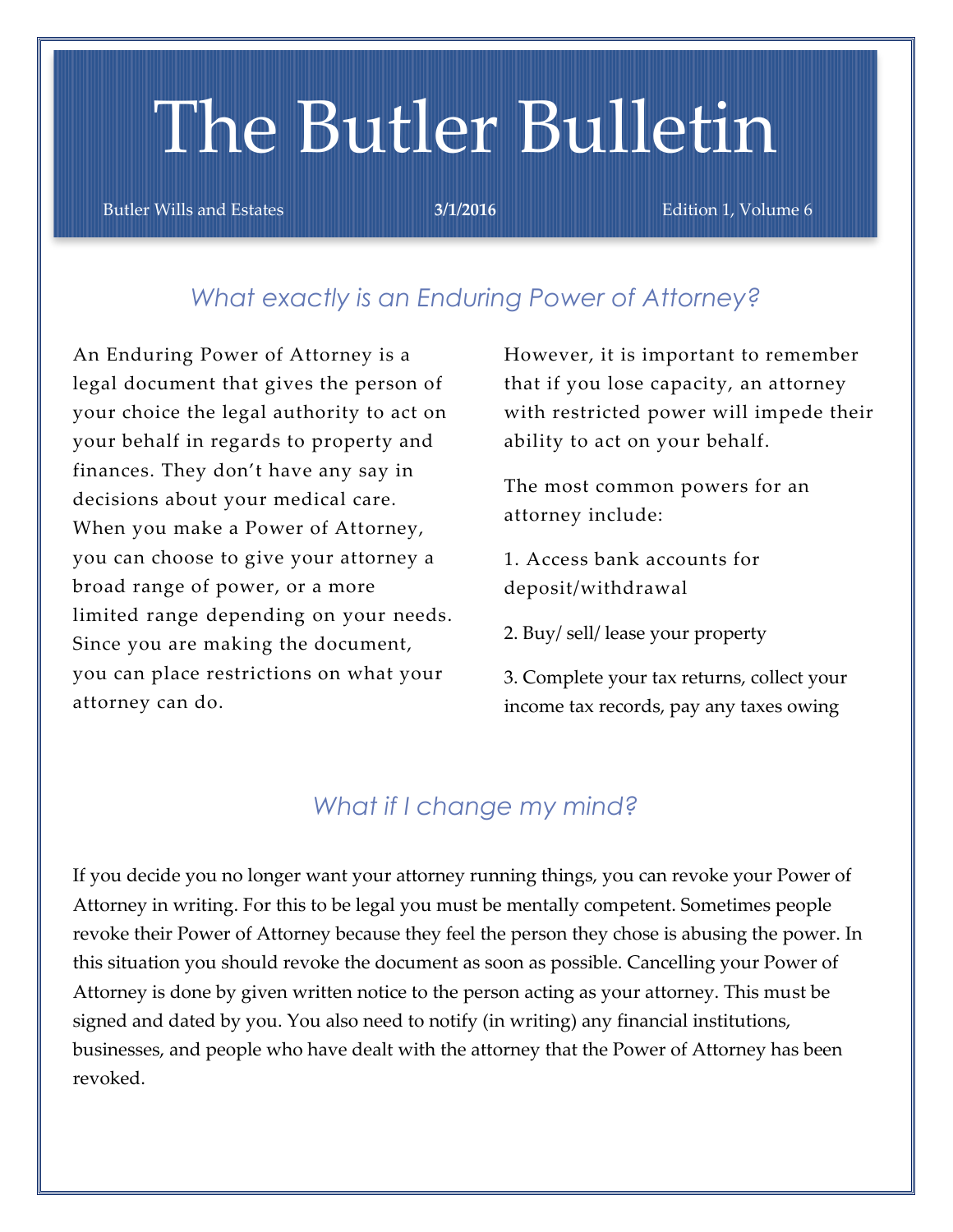# Upcoming Seminars

#### Executor Boot Camp - March 3 @ 6:00 PM

What's required for being an executor? What do you need to do and keep track of? What happens if you make a mistake, and how do you fix it? Executor Boot Camp answers all of these questions, and more. This two-hour seminar will provide you with the information you need to act as an efficient, accountable, and effective executor. The topics covered include whether or not you need to get probate, tips and traps, how to stay out of trouble (including personal liability), where to start, and common errors executors make.

#### 2 hours, \$50.00 per person

#### Estate Planning for Blended Families – March 10 @ 7:00 PM

In this seminar we will cover the issues that are unique to second families and subsequent marriages, including family dynamics, balancing competing obligations, and child support. We will also talk about choosing an Executor and Power of Attorney, as well as how to use trusts in your estate planning.

#### 75 minutes, \$25.00 per person

#### The Basics of Being a Beneficiary – March 24 @ 7:00 PM

Being a beneficiary sounds simple enough when someone passes, you receive part of their estate. This seminar covers the more in-depth definition of being a beneficiary the different types of beneficiaries, the rights you have as a beneficiary, signing a Release, what happens if you are named as a beneficiary as well as the executor, and more.

60 minutes, \$20.00 per person